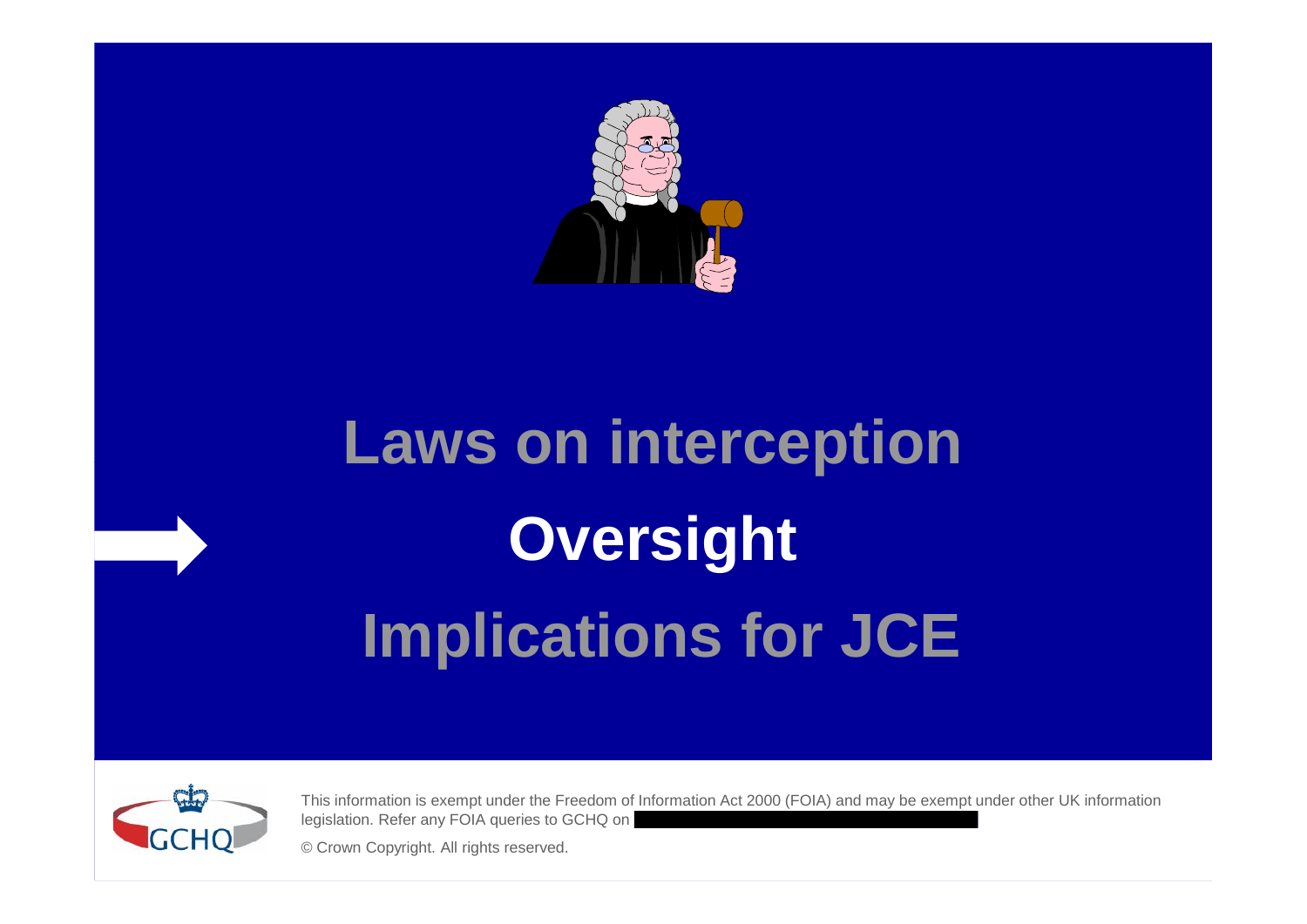## **Oversight**

- **Executive** Secretaries of State exercise authority over the Intelligence & Security Services; answerable to Parliament
- **Parliament – Intelligence & Security Committee** examines expenditure, administration and policy (not operations) and reports annually to Parliament; members are STRAP cleared
- **Judicial** Commissioners:
	- Interception of Communications RIPA
	- Intelligence Services ISA



This information is exempt under the Freedom of Information Act 2000 (FOIA) and may be exempt under other UK information legislation. Refer any FOIA queries to GCHQ on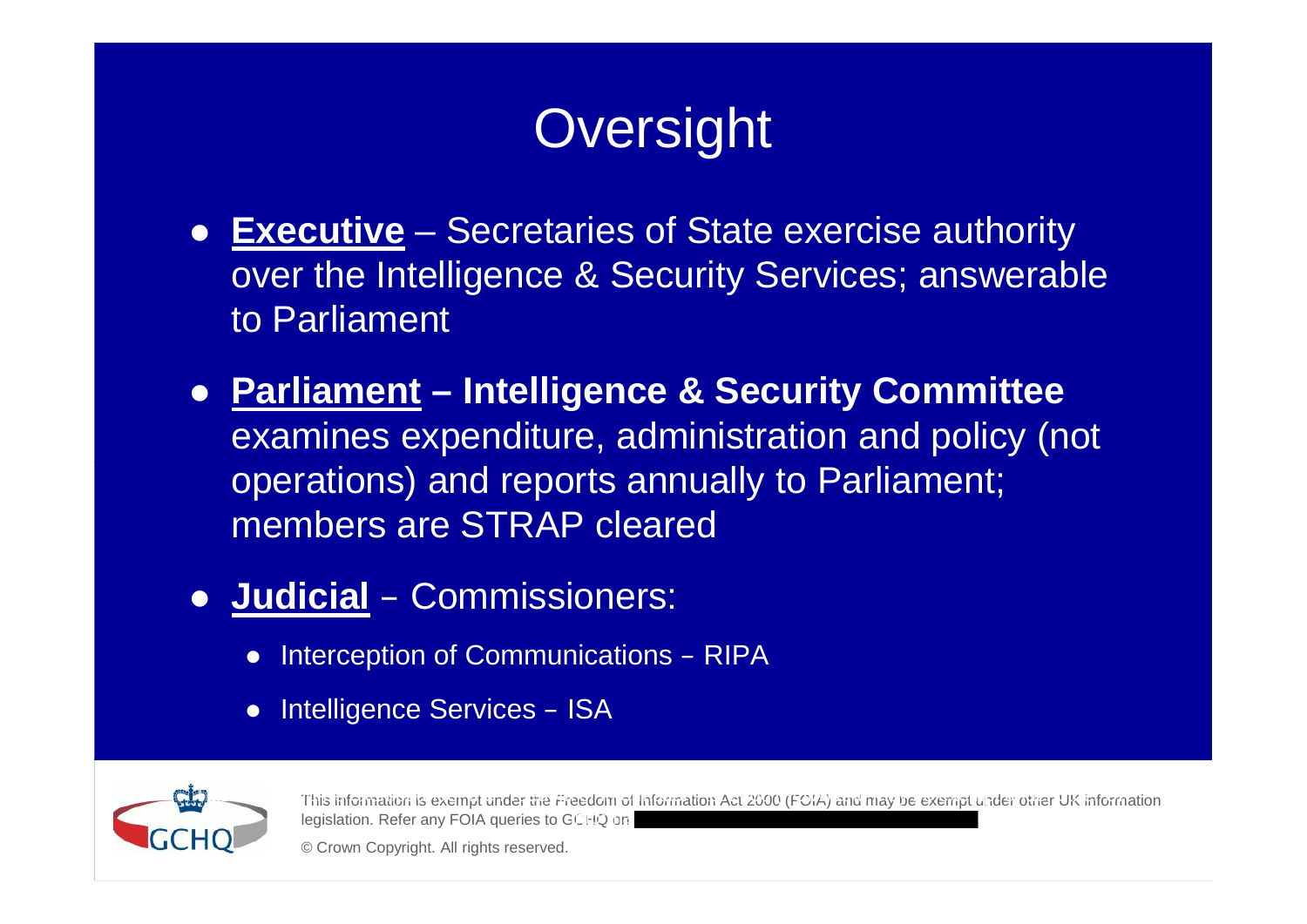

#### Commissioners



- **senior Court of Appeal judges**
- review Secretaries of State's use of powers under RIPA and ISA
- review GCHQ's operations under RIPA & ISA
- visit GCHQ regularly with full access to paperwork, operations, staff
- annual reports to Prime Minister; laid before Parliament



This information is exempt under the Freedom of Information Act 2000 (FOIA) and may be exempt under other UK information legislation. Refer any FOIA queries to GCHQ on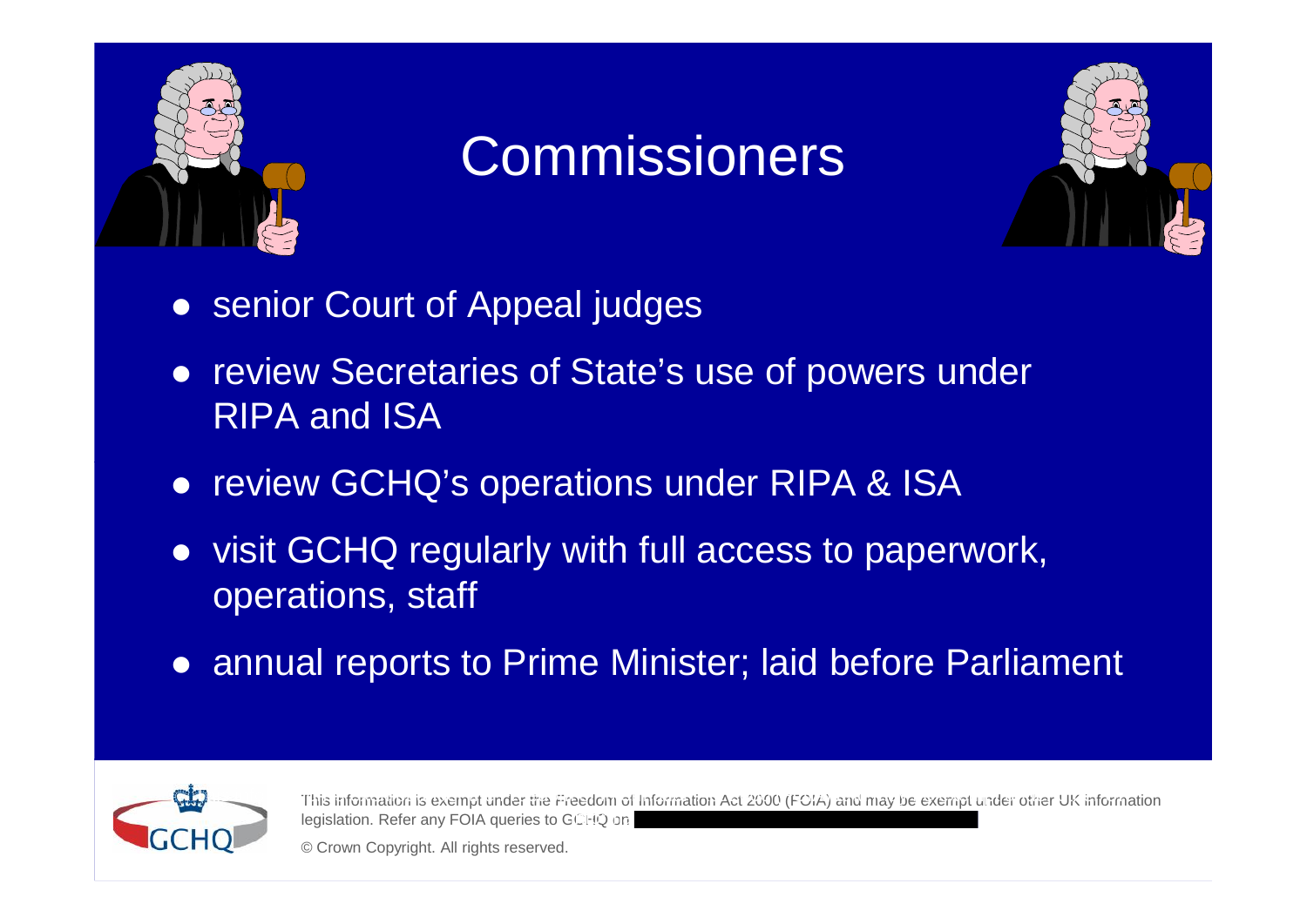### **"***An effective remedy before a national authority"*

 **Article 13 ECHR** guarantees a means of redress for anyone whose Convention rights have been violated

**• Investigatory Powers Tribunal investigates** complaints and deals with them within the circle of secrecy



This information is exempt under the Freedom of Information Act 2000 (FOIA) and may be exempt under other UK information legislation. Refer any FOIA queries to GCHQ on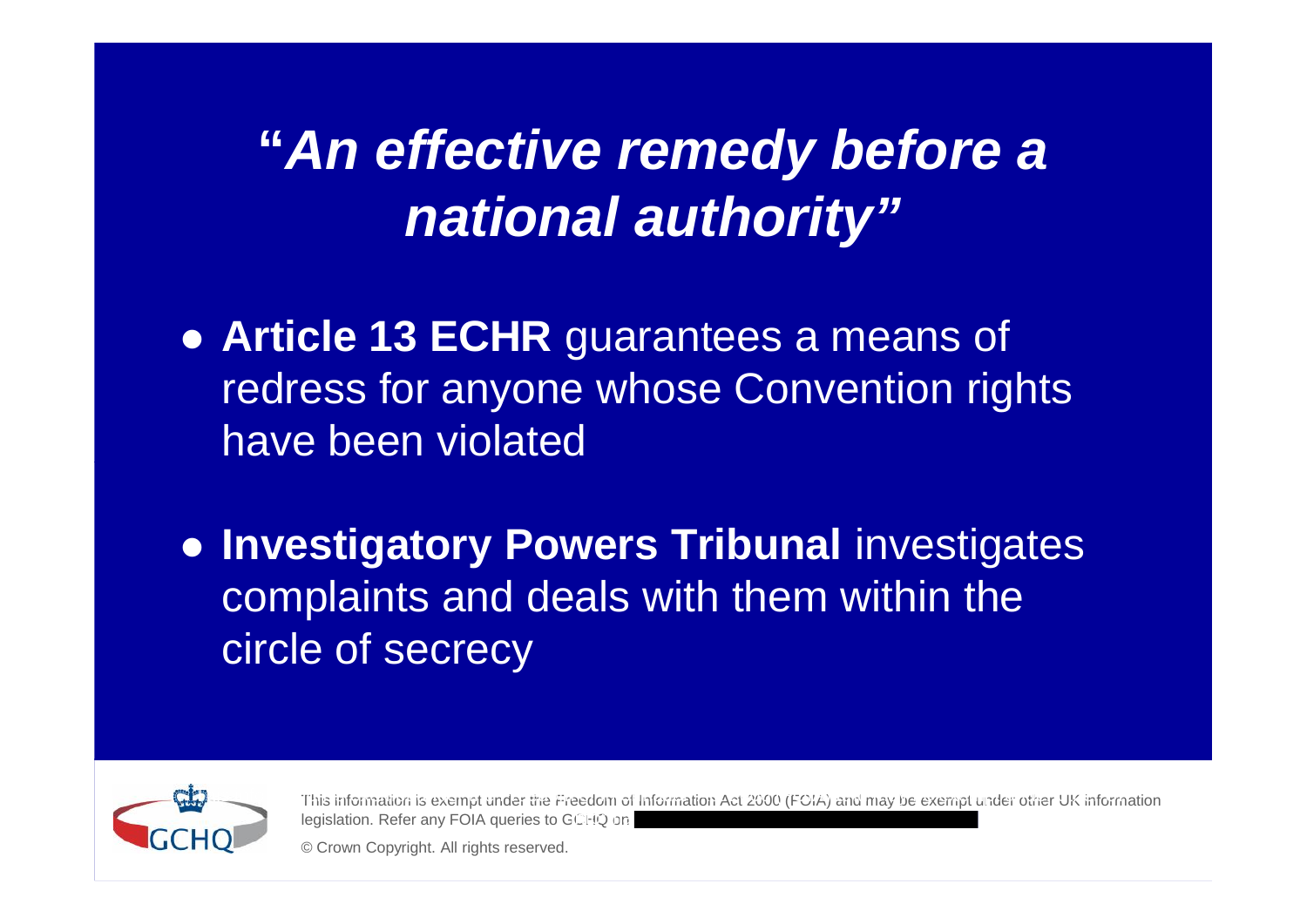#### Investigatory Powers Tribunal

- **Eminent legal figures**
- **Anyone, anywhere may complain**
- The Tribunal asks:
	- what did GCHQ do?
	- was it authorised in law, necessary and proportionate?
- So far they have always found in our favour



This information is exempt under the Freedom of Information Act 2000 (FOIA) and may be exempt under other UK information legislation. Refer any FOIA queries to GCHQ on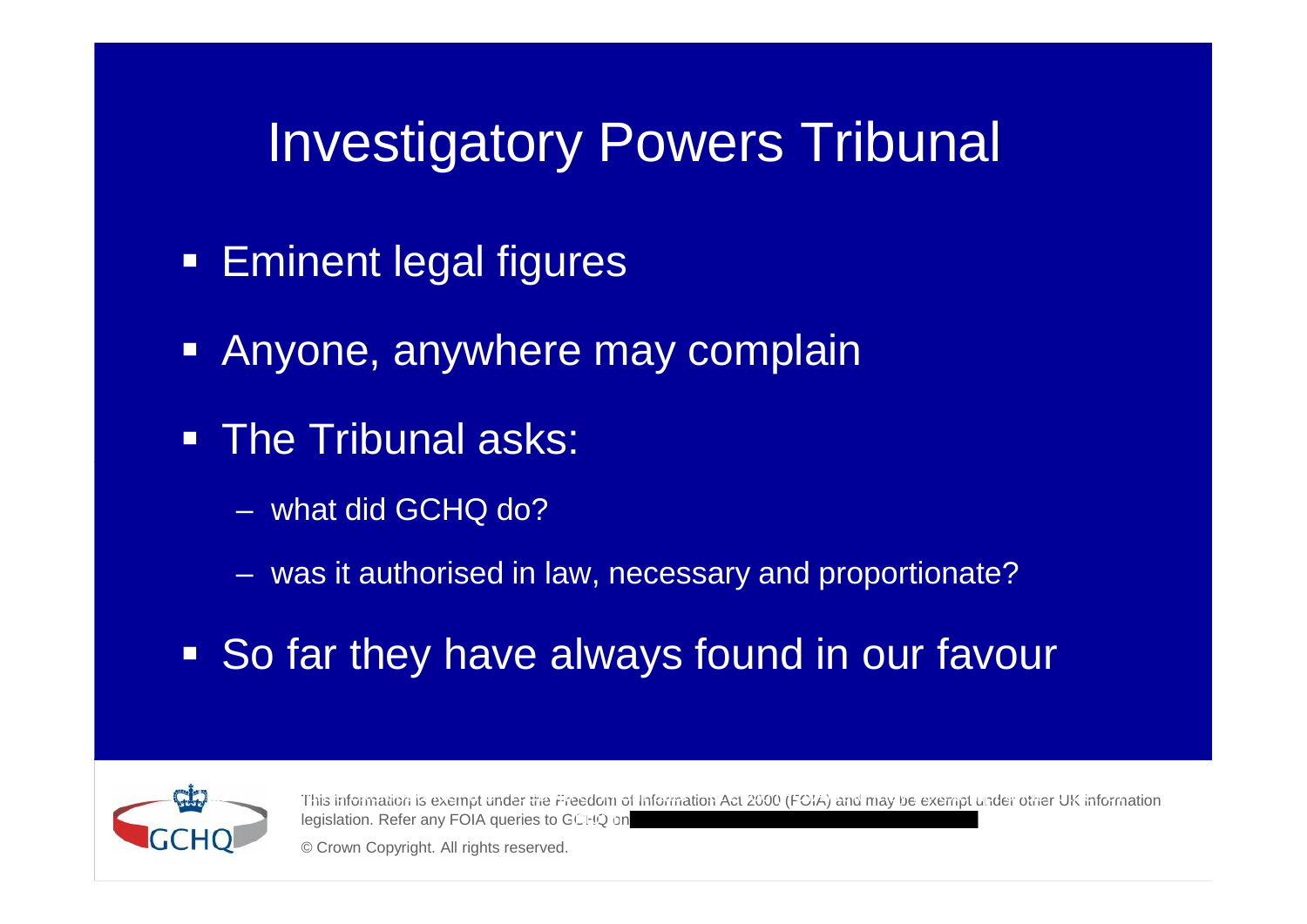

**Part 3**

Why do we have to follow these laws and policies?

We have a light oversight regime compared with US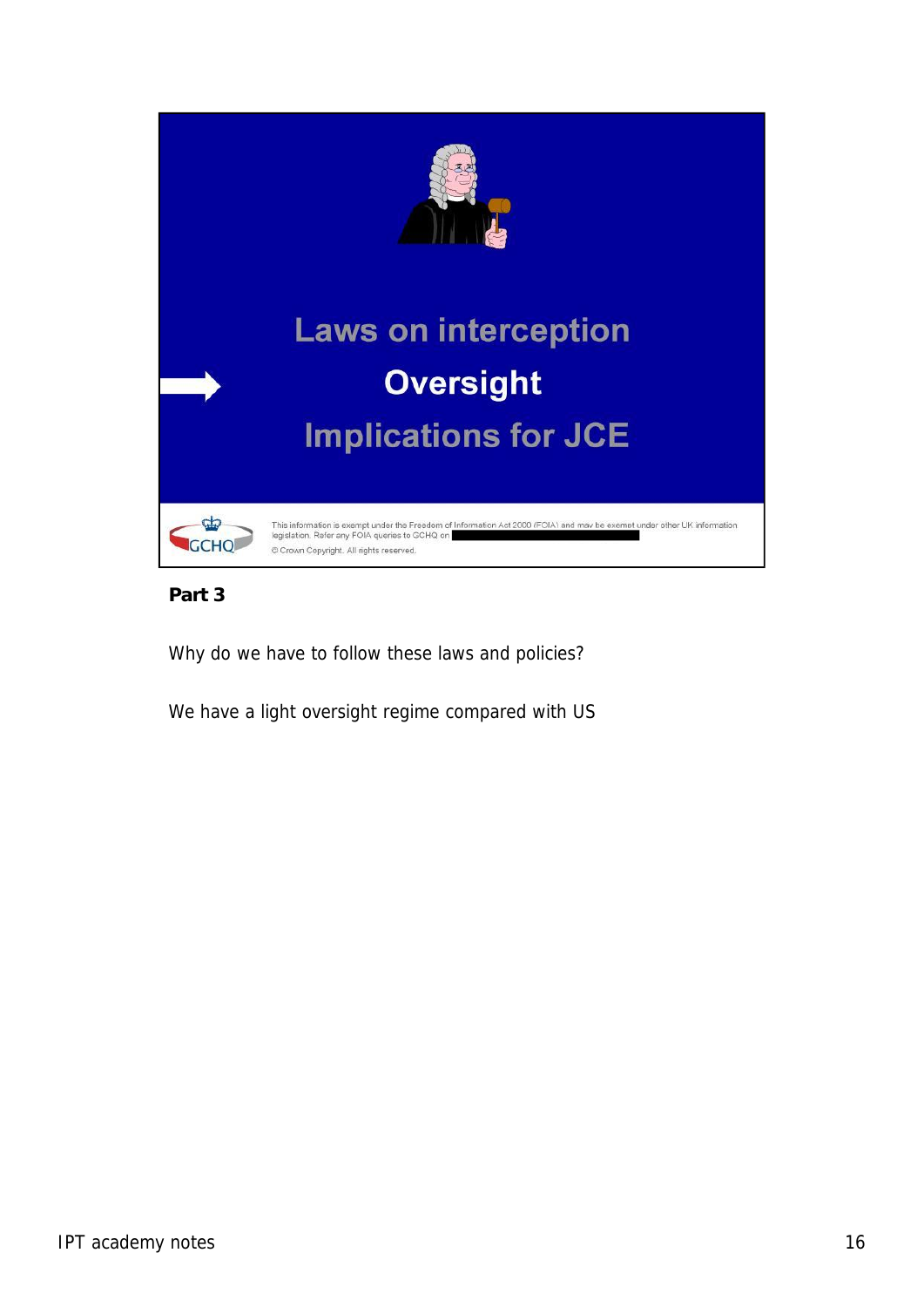

Answerable to all three arms of state

**Political oversight: (government)**

- GCHQ answerable to Foreign Sec (David Milliband)
- SS answerable to Home Sec (Jacqui Smith)

Foreign Sec receives copy of our compliance doc to make sure we are following RIPA & signs off RIPA warrants – so takes responsibility

**Parliamentary oversight: (cross-party STRAP cleared MPs)**

- Intelligence & Security Committee provides **Parliamentary oversight** and scrutiny of the agencies – the expenditure, administration and policy of the Security Service, SIS and GCHQ.
- They carried out report into Bali bombings and have always been exceptionally good at understanding the need to keep our work secret
- investigation into 7/7 London bombings

**Judicial oversight:** THE MAIN ISSUE FOR US

- Two Commissioners
	- **Interception Of Communications** Commissioner –Sir Paul Kennedy inc communications data and 'safeguards'
	- **Intell Services Commissioner** –Sir Peter Gibson CNE / Directed Surveillance Authorisation / encryption

…….more on them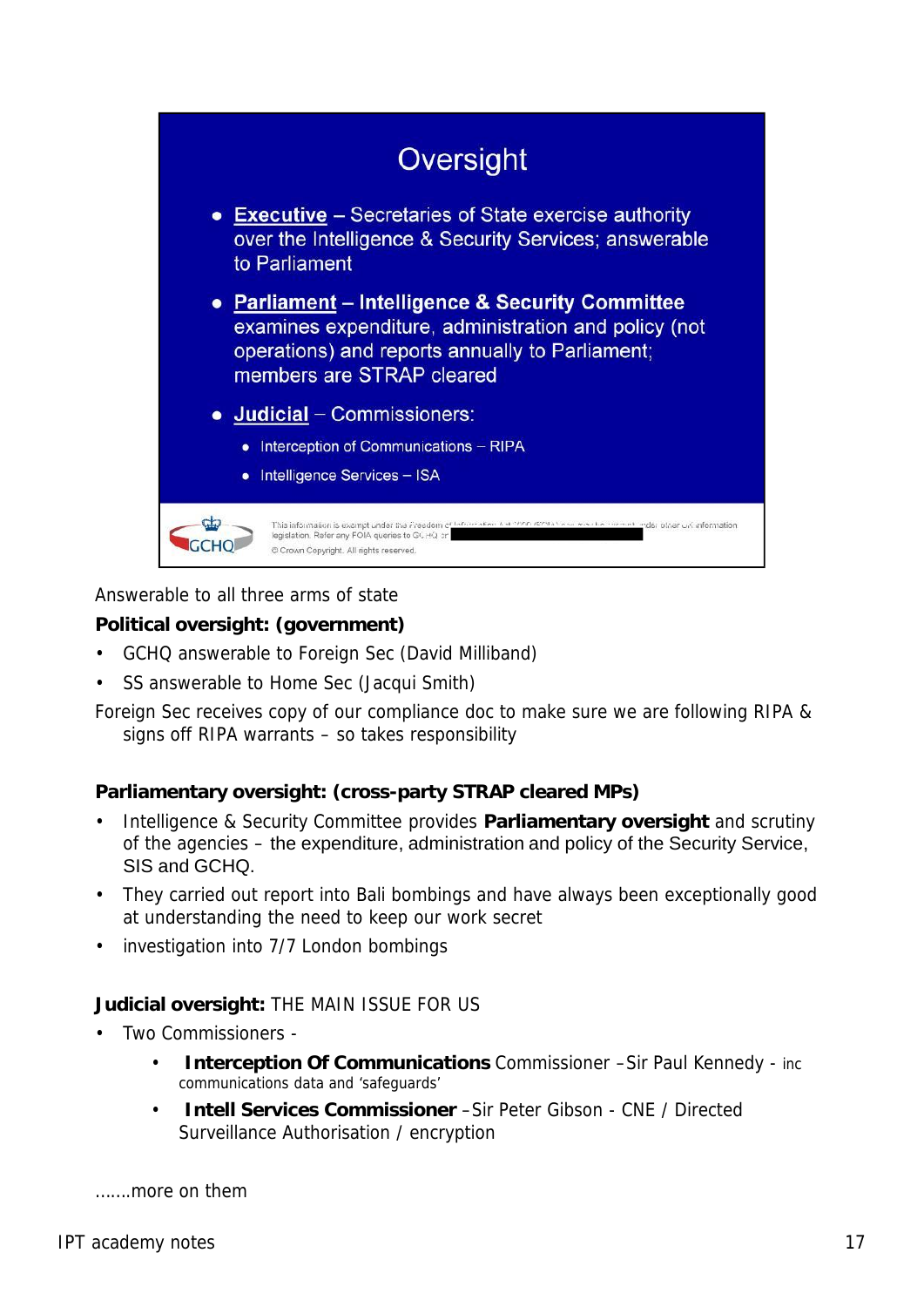

• As Senior High Court judges they are INDEPENDENT, non govt and not openly swayed by personal contact

• They visit GCHQ at least 6-monthly and are guaranteed access to our paperwork, info relating to operations, talking to staff if necessary

• Can also visit ministers to check that they understand the reasons why they've signed the warrants

•Parliament does not see classified annex to PM's report

•Sir Paul Kennedy (Interception) and Sir Peter Gibson (ISA)

Background:

DSA's eg JTRIG – monitoring a tgts activity on the GCWeb – sensitive – not many in GCHQ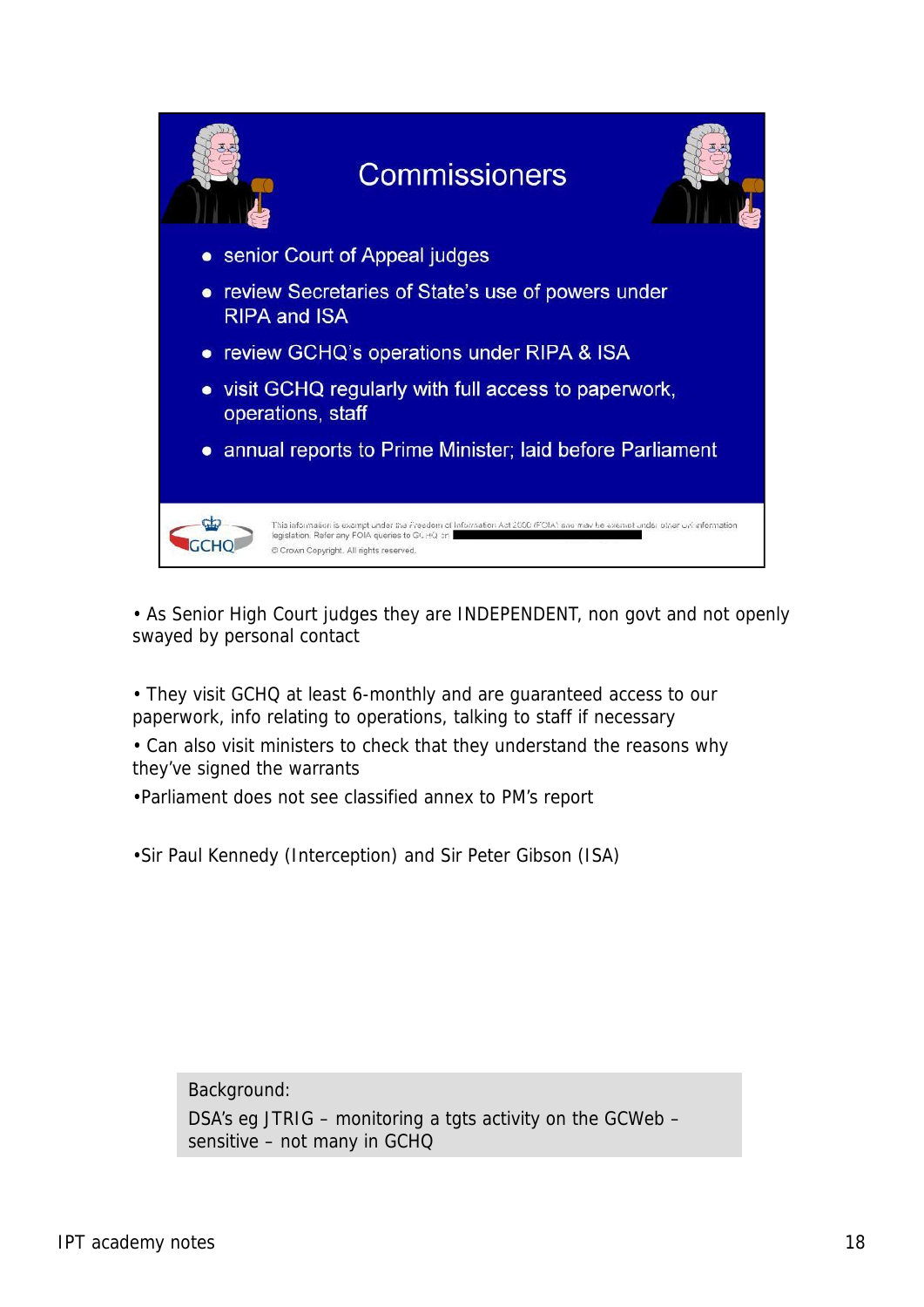

•At the start of this talk I mentioned the ECHR and said I would cover Article 13. Article 13 allows for the public to bring about complaints against public authorities if they feel that one (or more) of their Human Rights have been violated.

•RIPA created a the Investigatory Powers Tribunal to handle these complaints. They are like the Commissioners and deal with each complaint under the veil of secrecy.